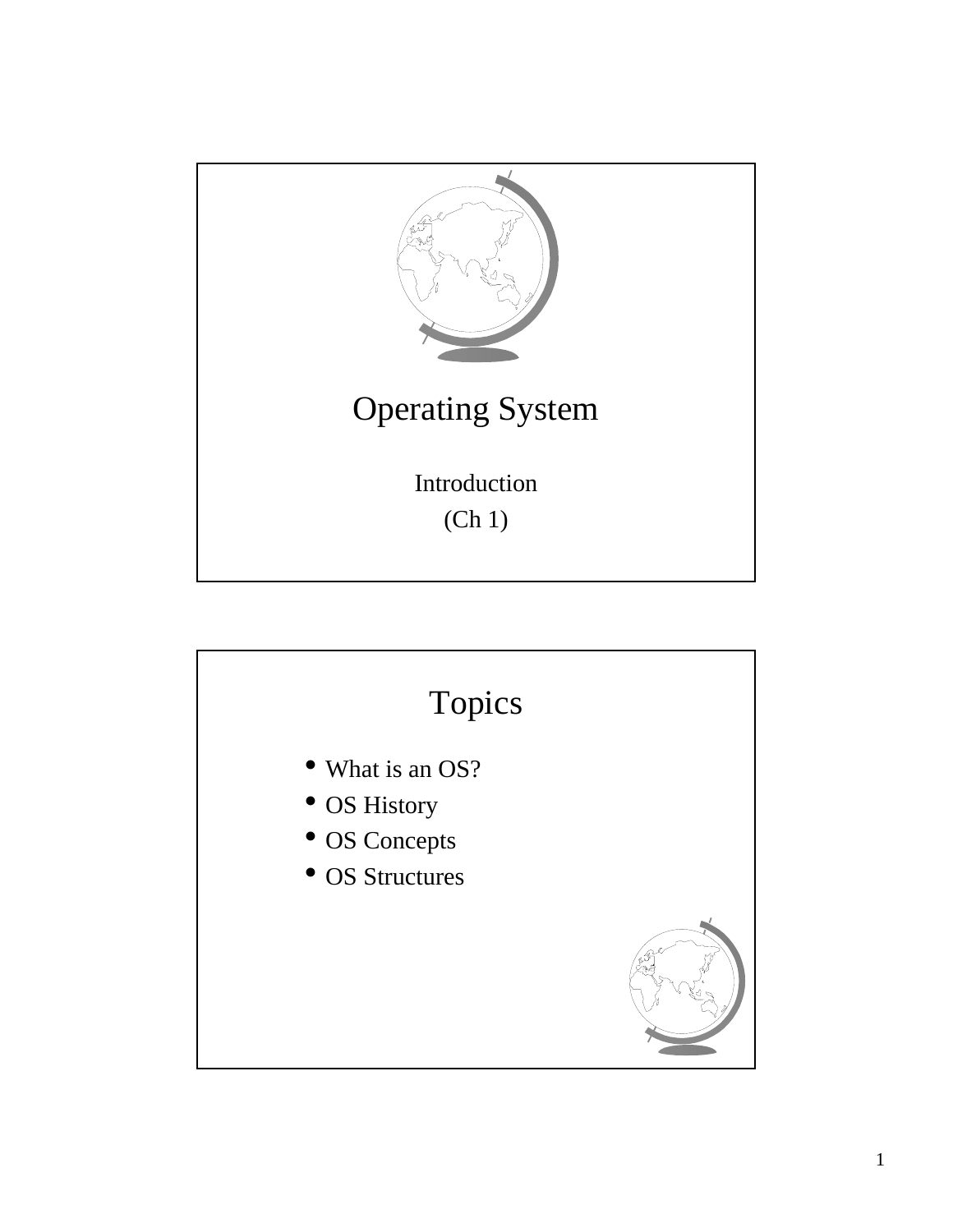

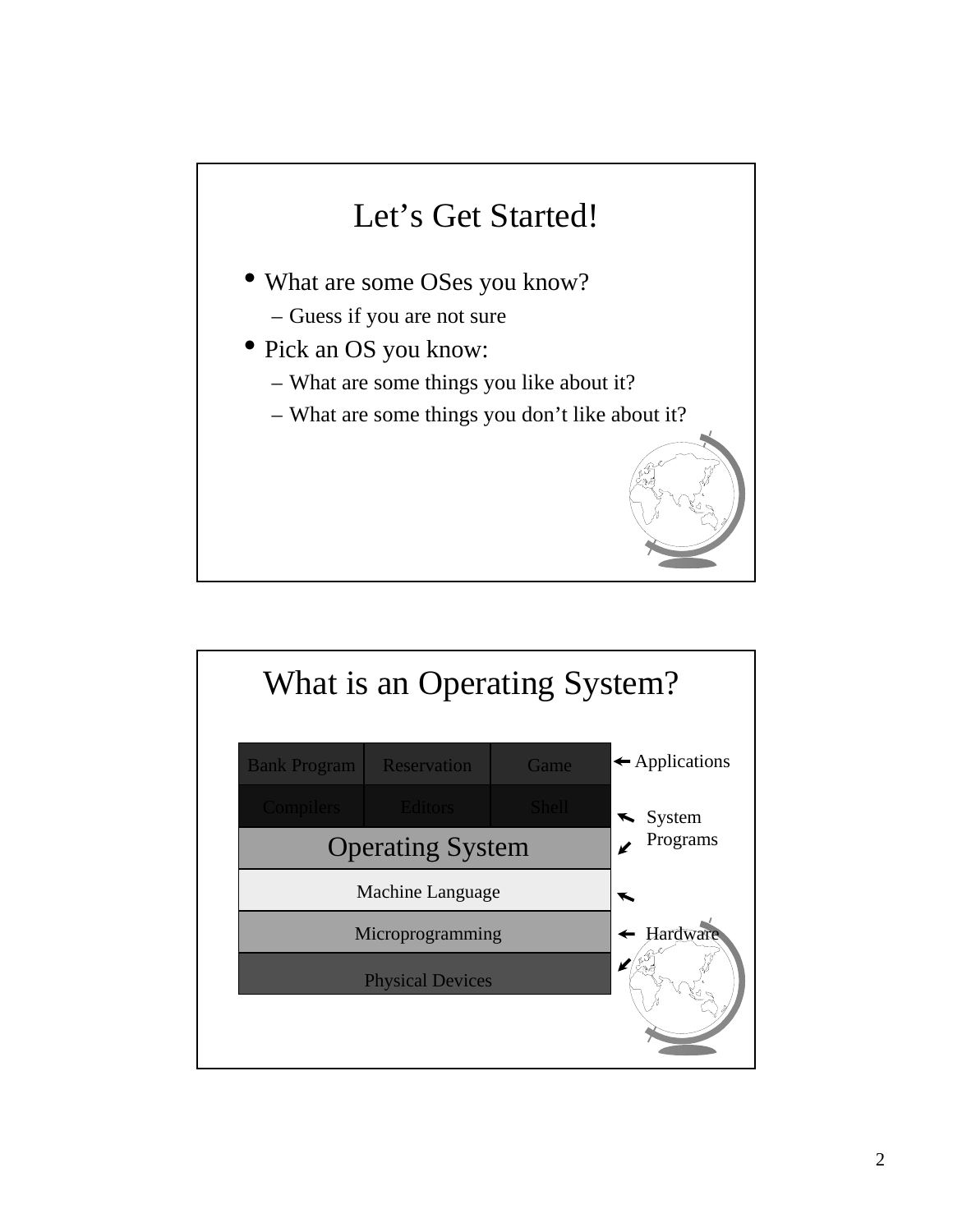

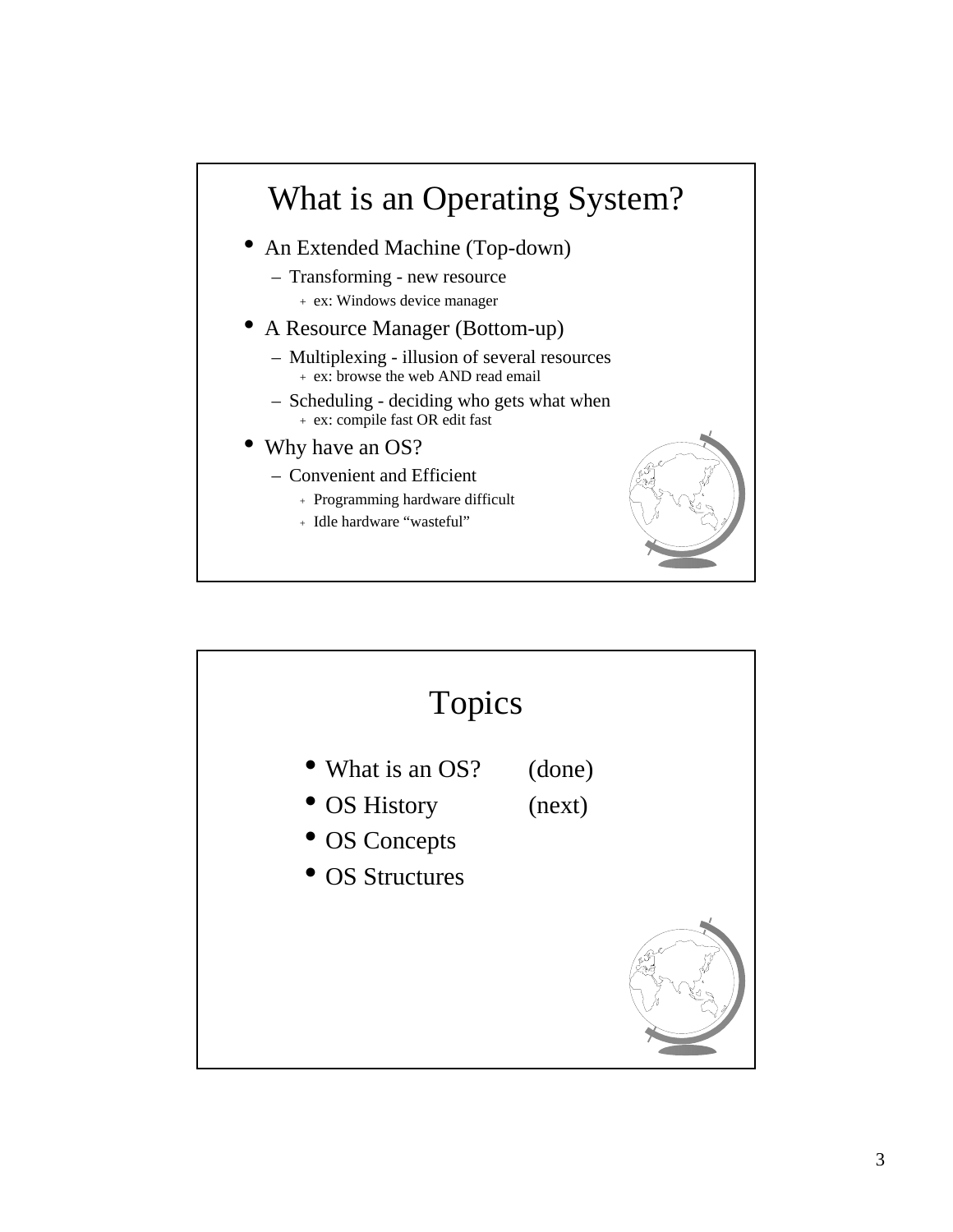

|                      | 1981   | 1999                  | <b>Factor</b> |
|----------------------|--------|-----------------------|---------------|
| <b>Power</b>         | 1      | 250                   | 250           |
| \$/Power             | \$100K | \$45                  | 2200          |
| <b>Memory</b>        | 128K   | 128M                  | 1000          |
| <b>Disk Capacity</b> | 10M    | 10G                   | 1000          |
| <b>Net Bandwidth</b> |        | $9600b/s$ 155Mb/s 15K |               |
| <b>Users / Mach.</b> | 10s    | $\leq$ =1             | 10            |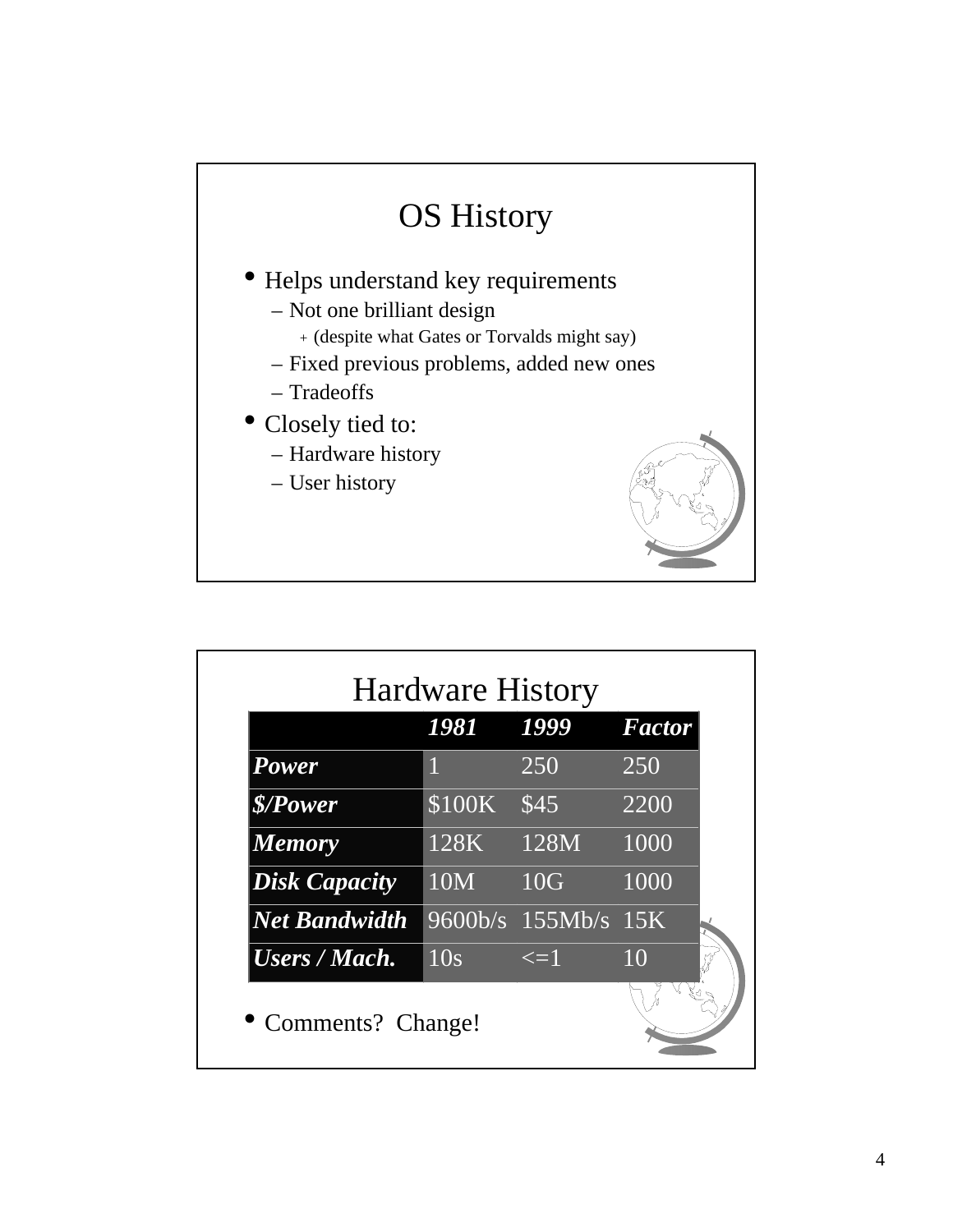# OS History

- Supplement to book
- My version is a brief narrative



# Hardware Very Expensive Humans Cheap

- Single program execution (no OS)
- Hardwire "programming"
- Programming slow, not "offline"!
	- Punch cards

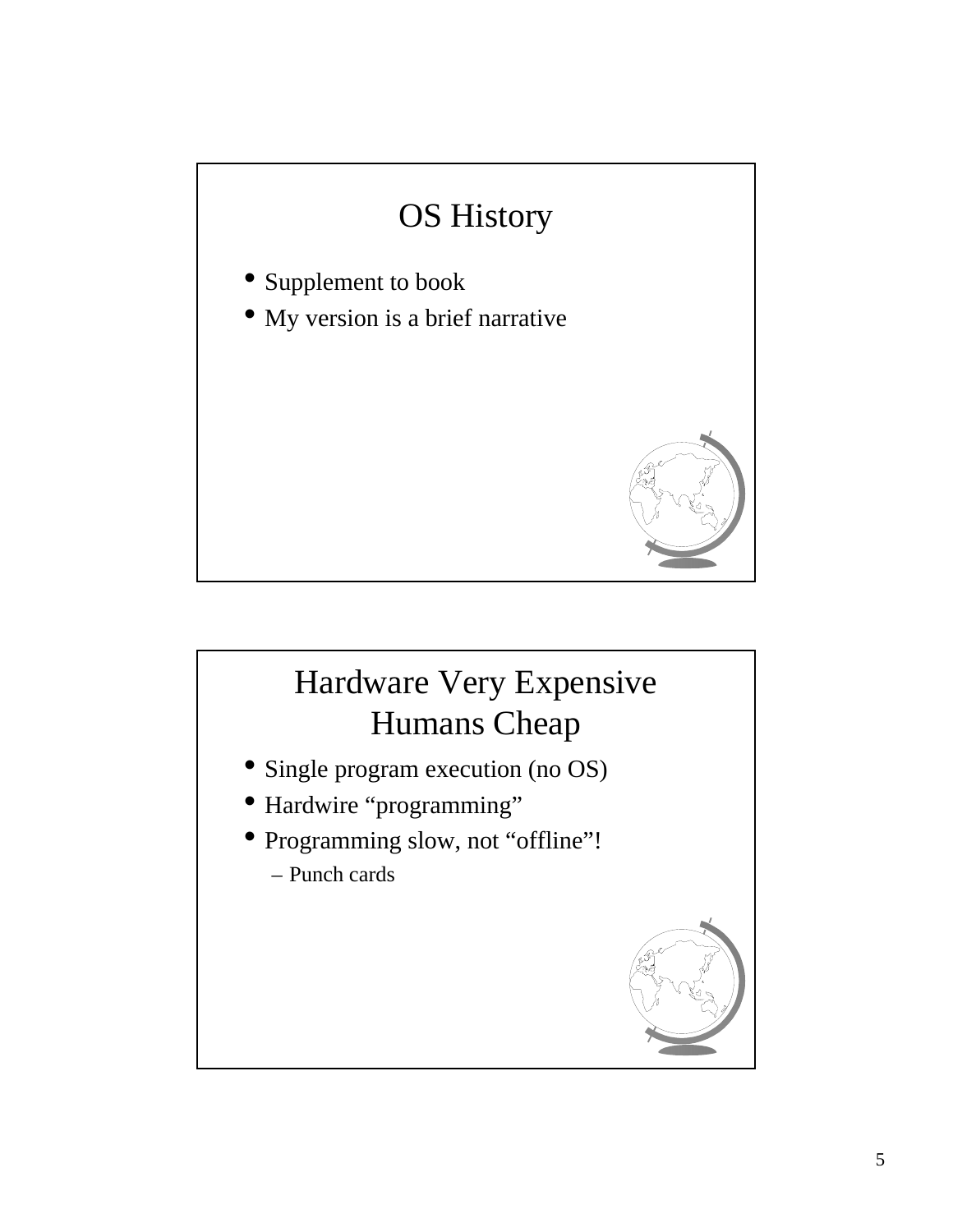# Hardware Very Expensive Humans Cheap

- Punch cards
- Fortran or assembler
- Waste computer time walking!
	- Batch programs on tape

## Hardware Very Expensive Humans Cheap

- Programs read in from tape
- Two applications:
	- Scientific
	- Data processing
- CPU idle during I/O!
	- Multiprogramming with partitions
	- Spooling as jobs finished

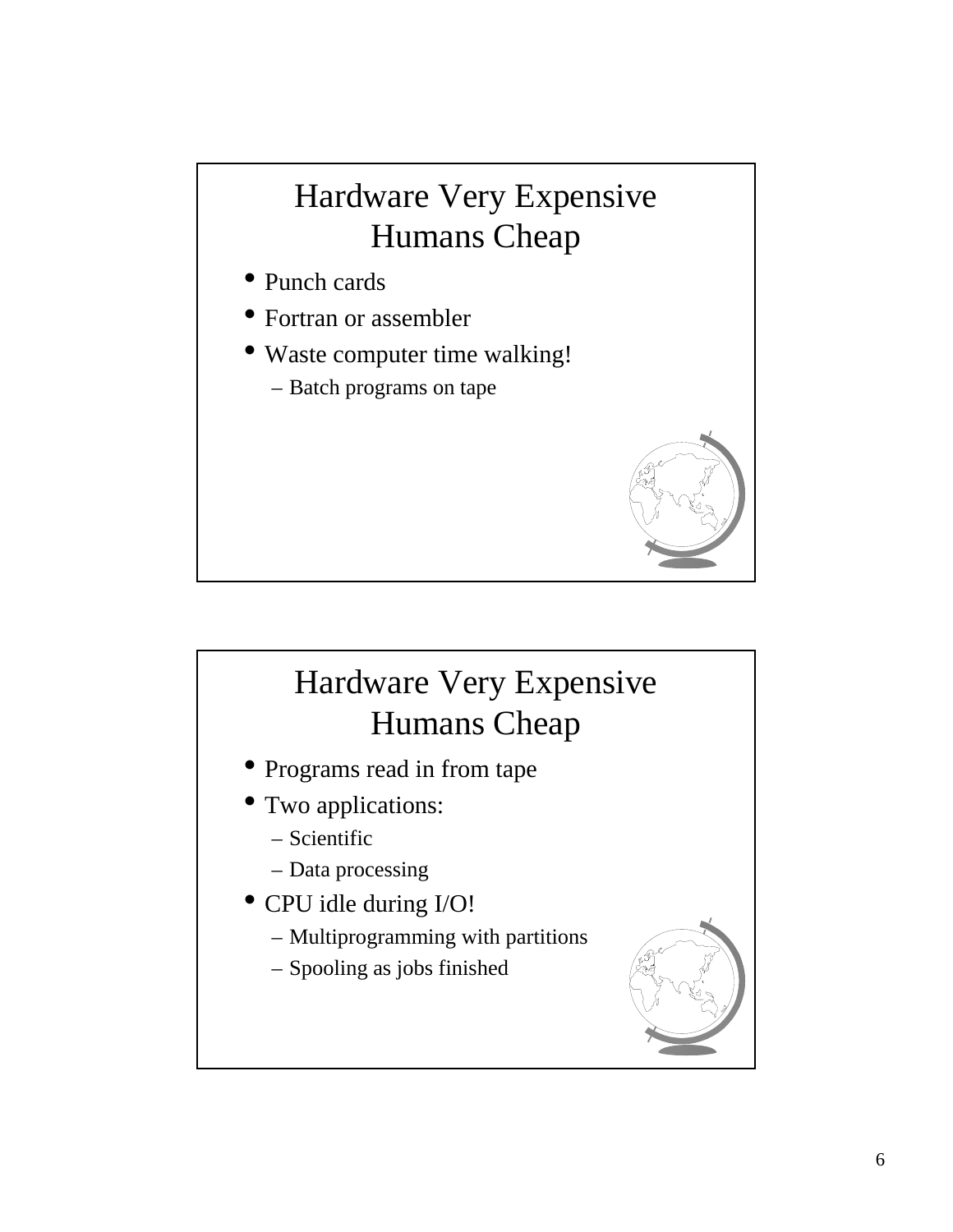# Hardware is Cheap Humans Expensive

- Turn around time 1/2 day
- Programmer time wasted! "Sigh. In the good old days…."
	- Time-sharing
	- Multics (sorta)
	- New problems
		- <sup>+</sup> response time
		- <sup>+</sup> thrashing
		- <sup>+</sup> file-systems

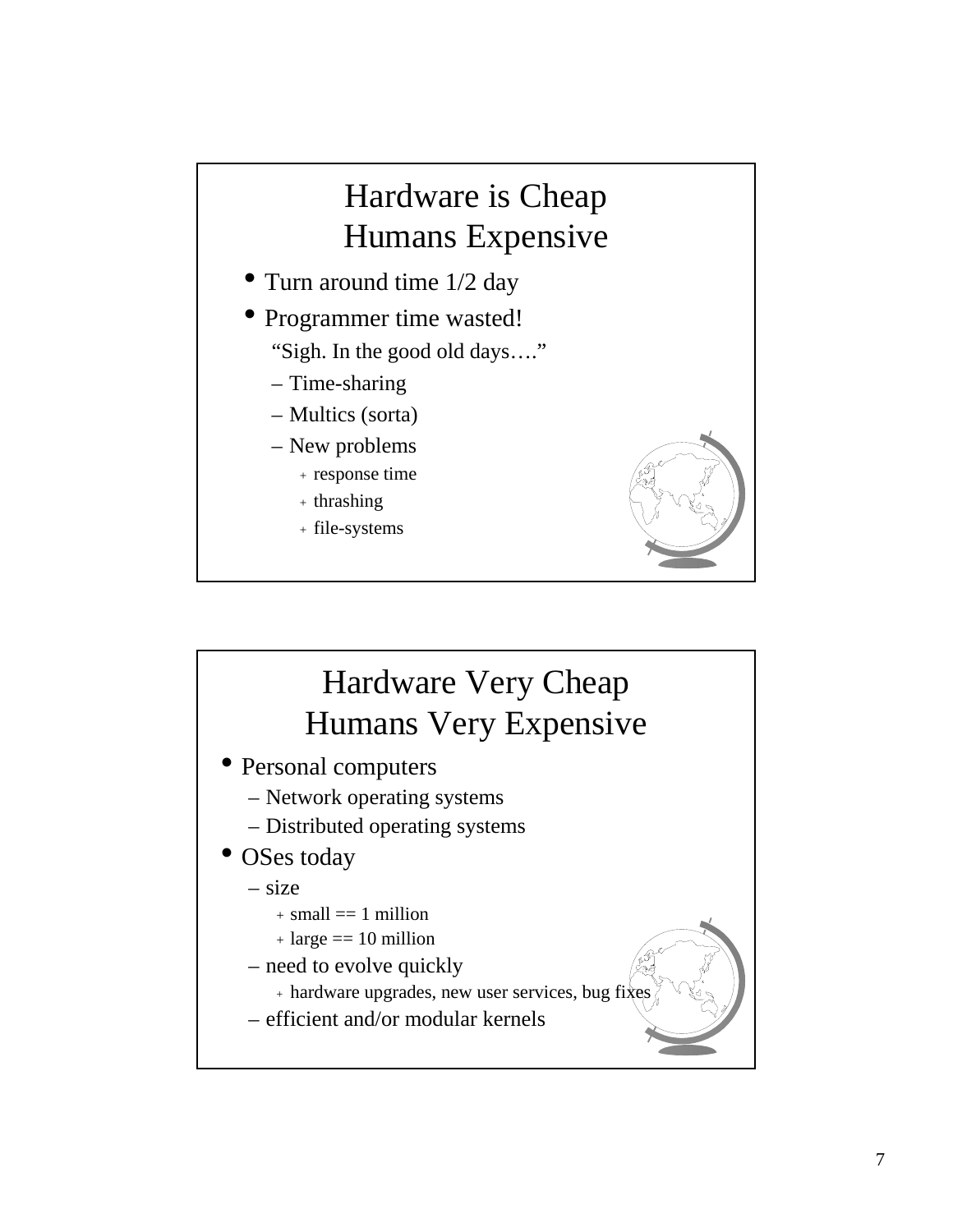## Windows XP History

- 1988, v1
	- split from joint work with IBM OS/2
	- Win32 API
- 1990, v3.1
	- Server and Workstation versions
- 1997 $(?)$ , v4
	- Win95 interface
	- Graphics to kernel
	- More NT licenses sold than all Unix combined

#### Windows 2000 History

- 2000 v5, called "Windows 2000"
	- Micro-kernel
	- Multi-user (with terminal services)
- Four versions (all use same core code)
	- Professional
		- + desktop
	- Server and Advanced Server
		- + Client-server application servers
	- Datacenter Server
		- + Up to 32 processors, 64 GB RAM

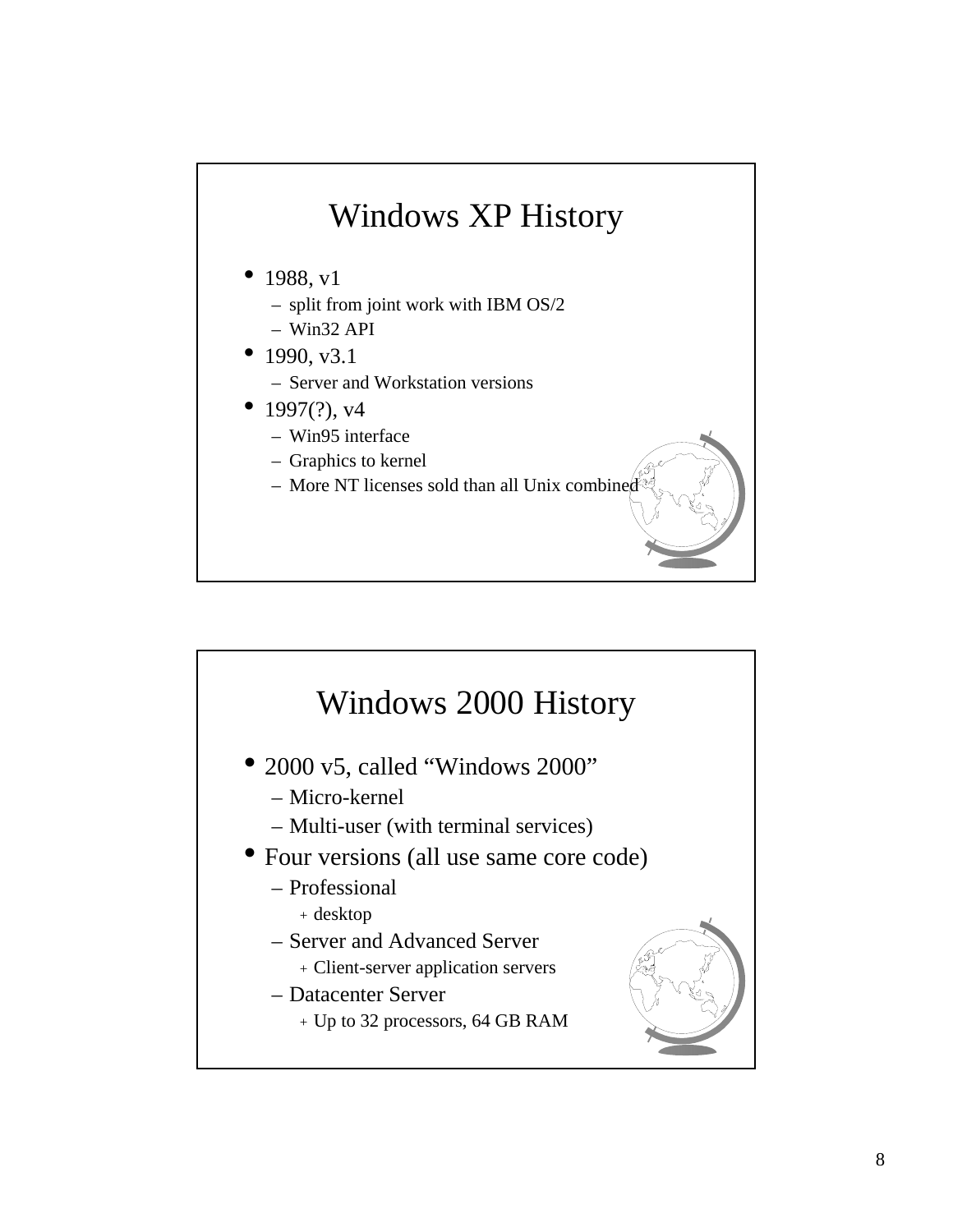## Windows XP History

- Released in 2001
- Replacement to 95/98
- Same code-base as Windows 2000
- Client version and Server version – Server version called .NET
- Simultaneous users via Windows Terminal **Services**
- 64-bit version

## Windows Today

- Microsoft has 80% to 90% of OS market – mostly PC's
- 800 MHz Intel Pentium
- Aiming at robust, server market – network, web and database
- Platforms
	- Intel 386+ only (IA32 or IA64)
- WinNT is 12 million lines of code
- Win2000 is 18 million lines of code
- WinXP is 20 million lines of code

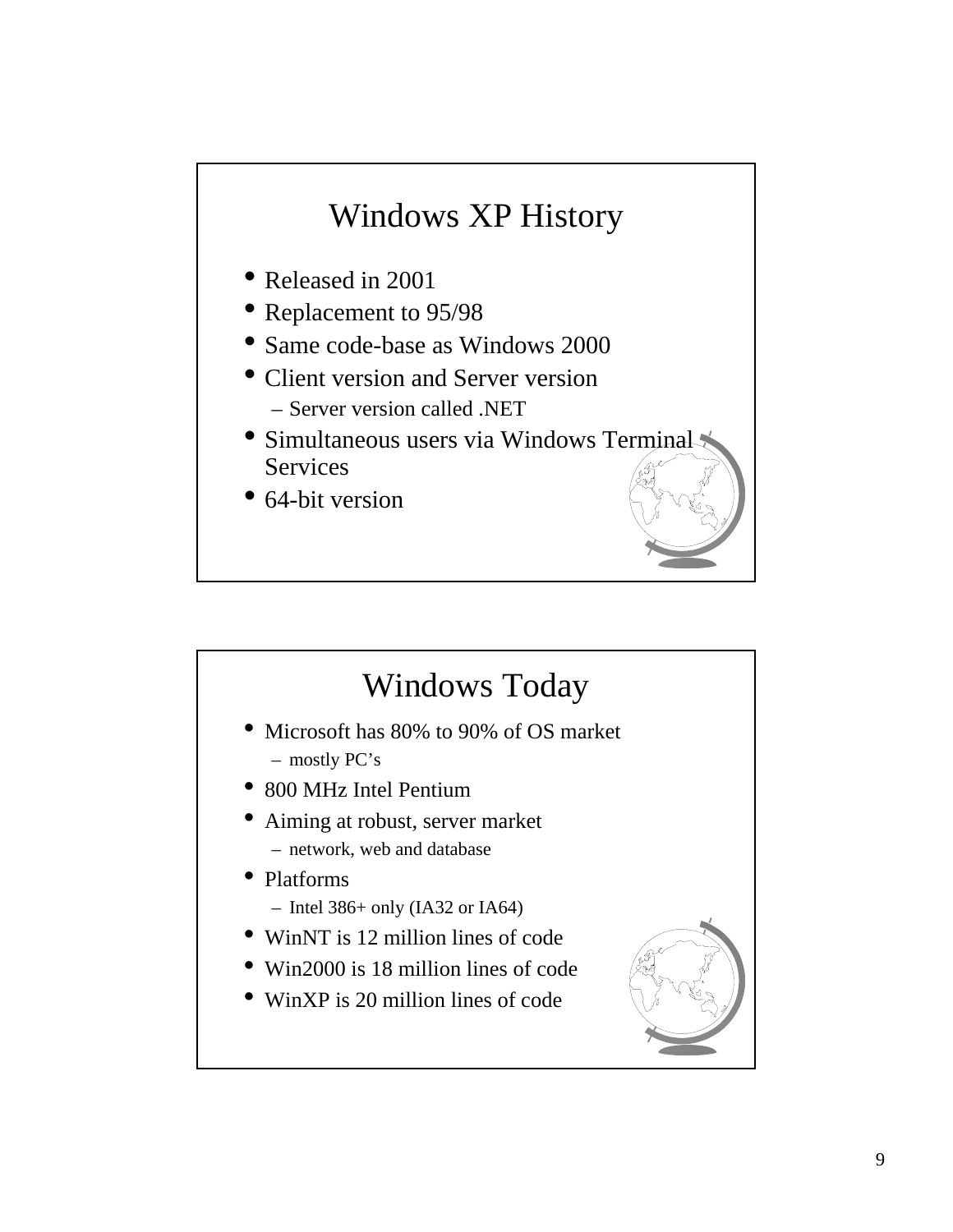## Linux History

- Open Source
	- Release Early, Release Often, Delegate
	- "The Cathedral or the Baazar"
- Bday 1991, Linus Torvalds, 80386 processor
	- v.01, limited devices, no networking,
	- with proper Unix process support!
- 1994, v1.0
	- networking (Internet)
	- enhanced file system (over Minix)
	- many devices, dynamic kernel modules
		- Linux History
- Development convention
	- Odd numbered minor versions "development"
	- Even numbered minor versions "stable"
- 1995, v1.2
	- more hardware
	- 8086 mode (DOS emulation) included
	- Sparc, Alpha, MIPS support started
- 1996, v2.0
	- $-$  multiple architectures, multiple process
	- threads, memory management ….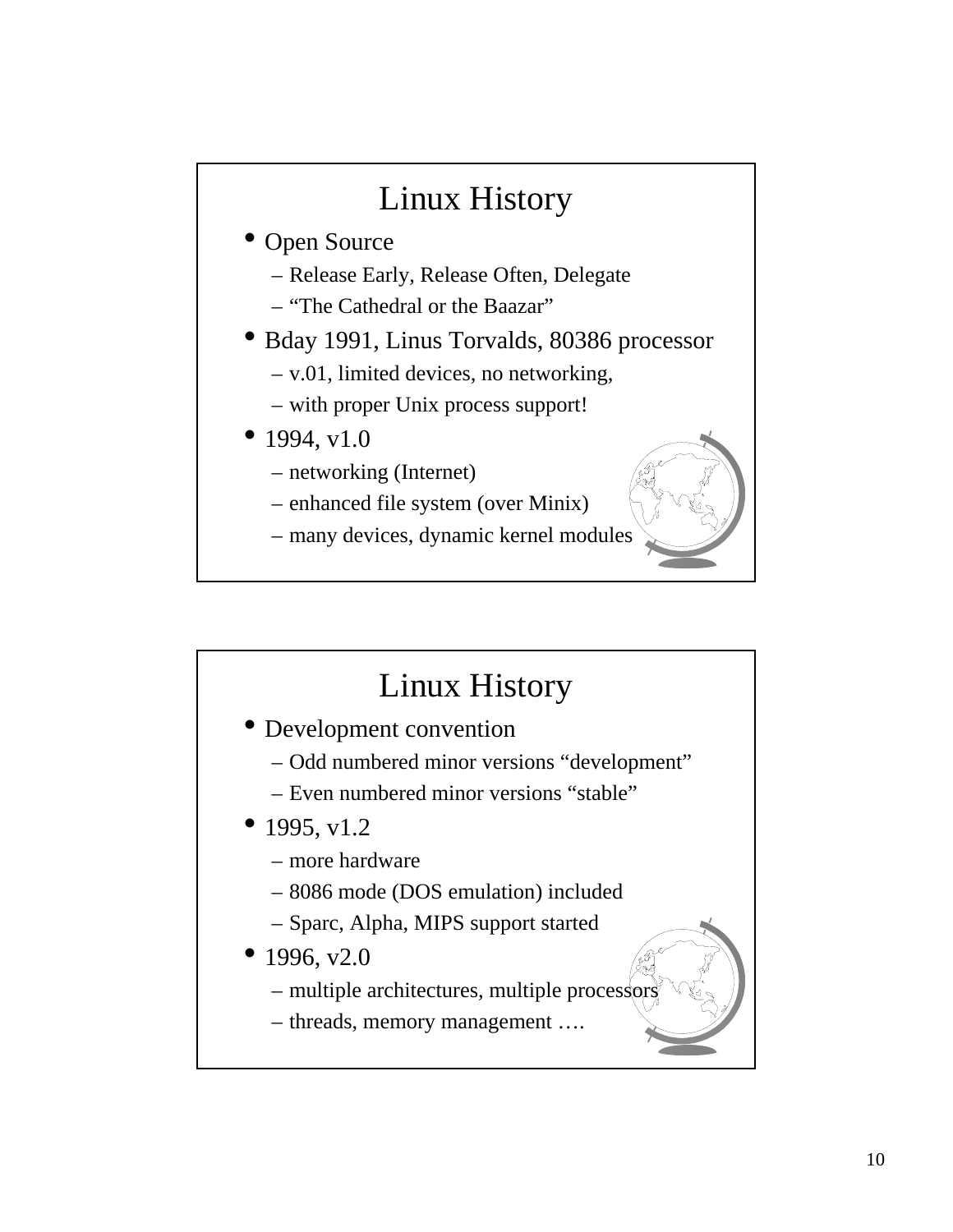

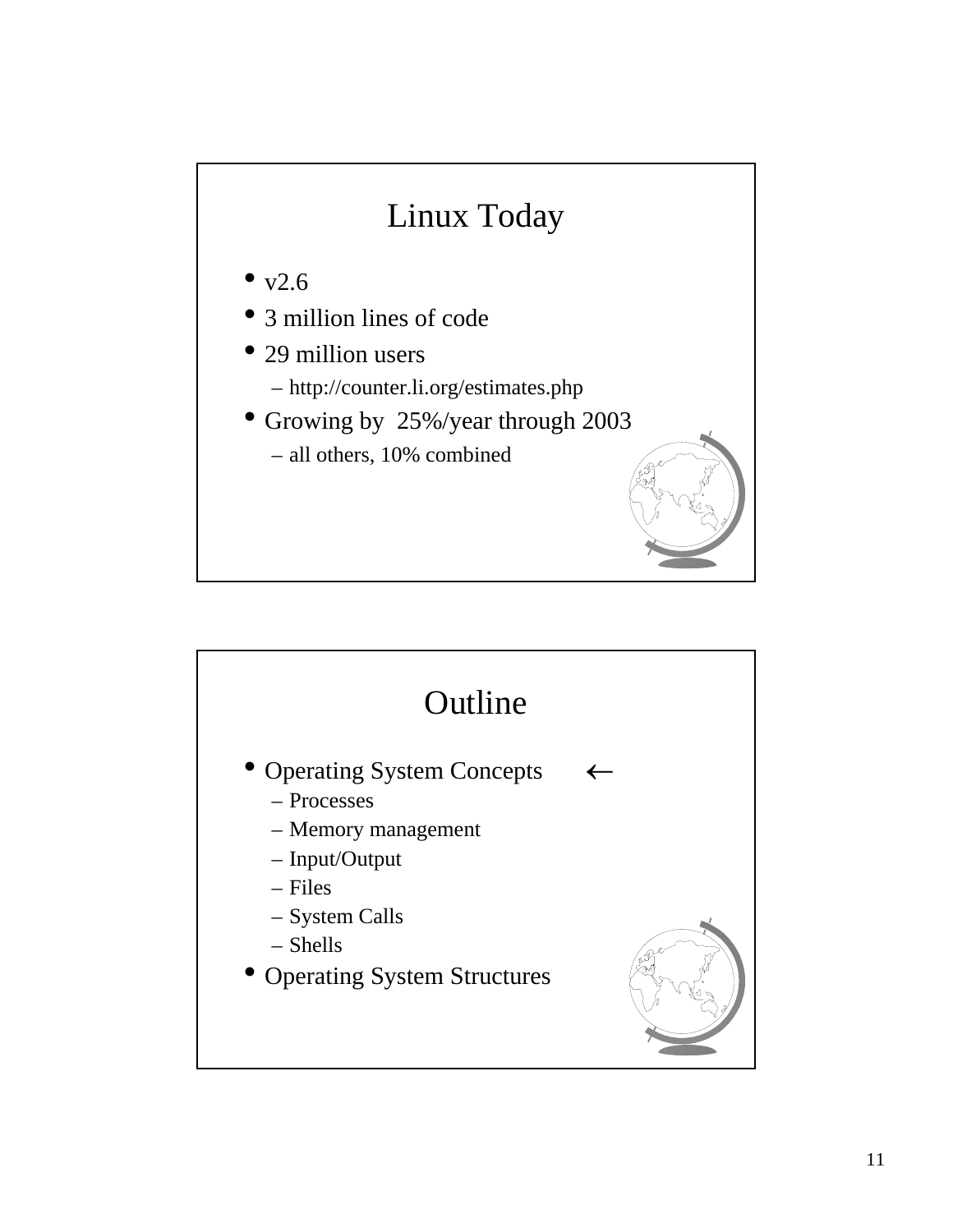

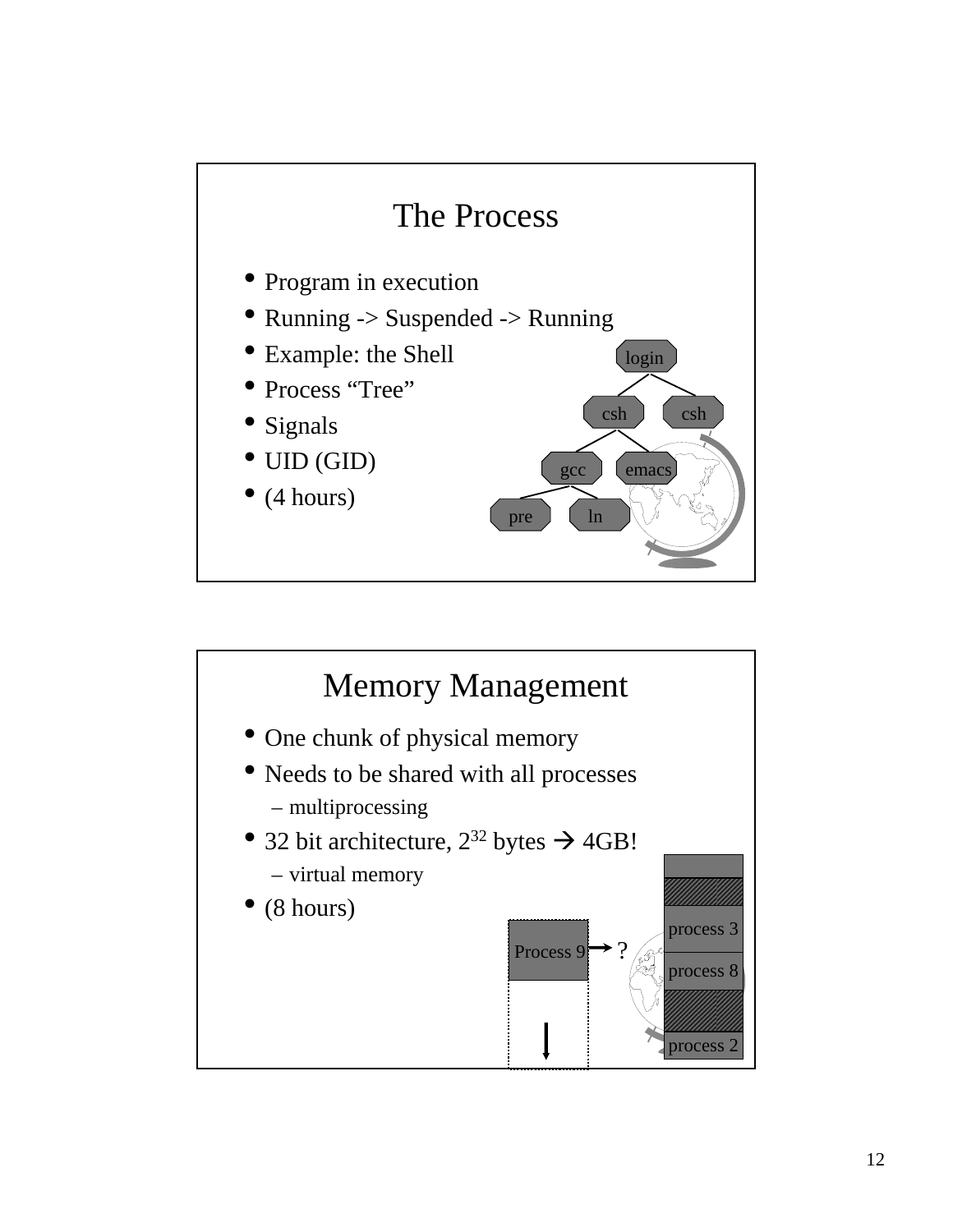

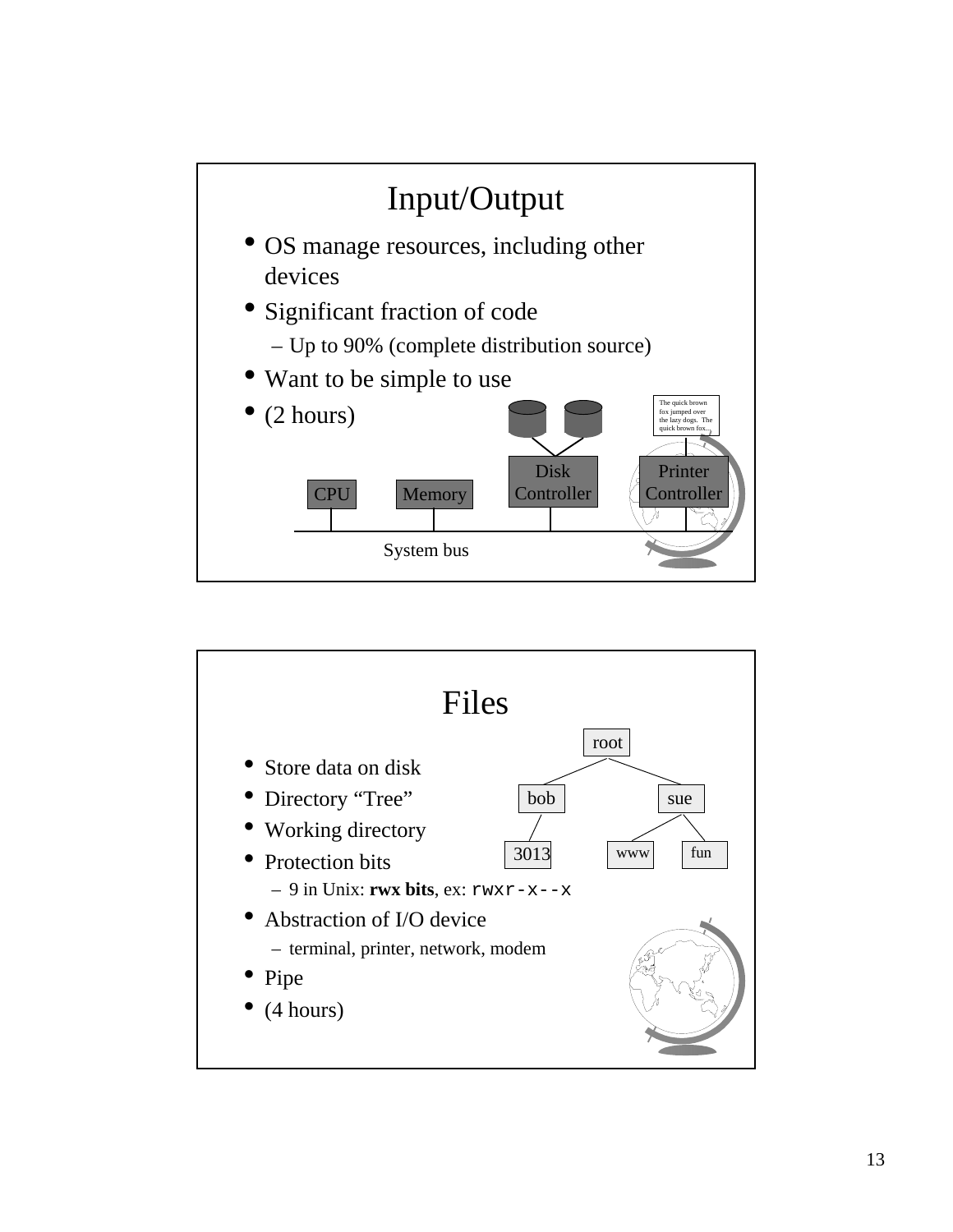# System Calls • Way processes communicate with OS • example: write(file, string, size) • OS specific! • POSIX (1980s) – Portable Operating System (unIX-ish) • (Most of the projects use them)

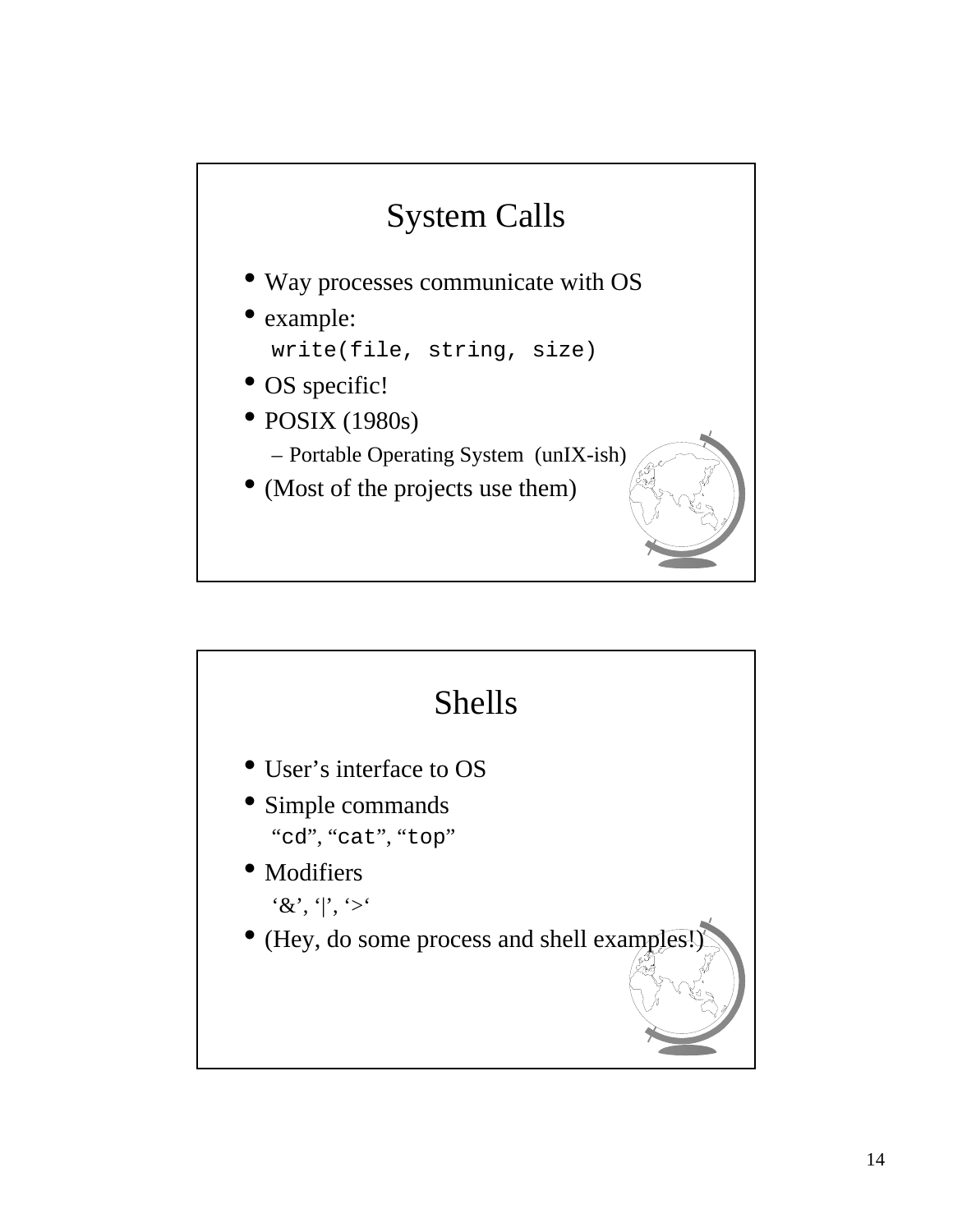

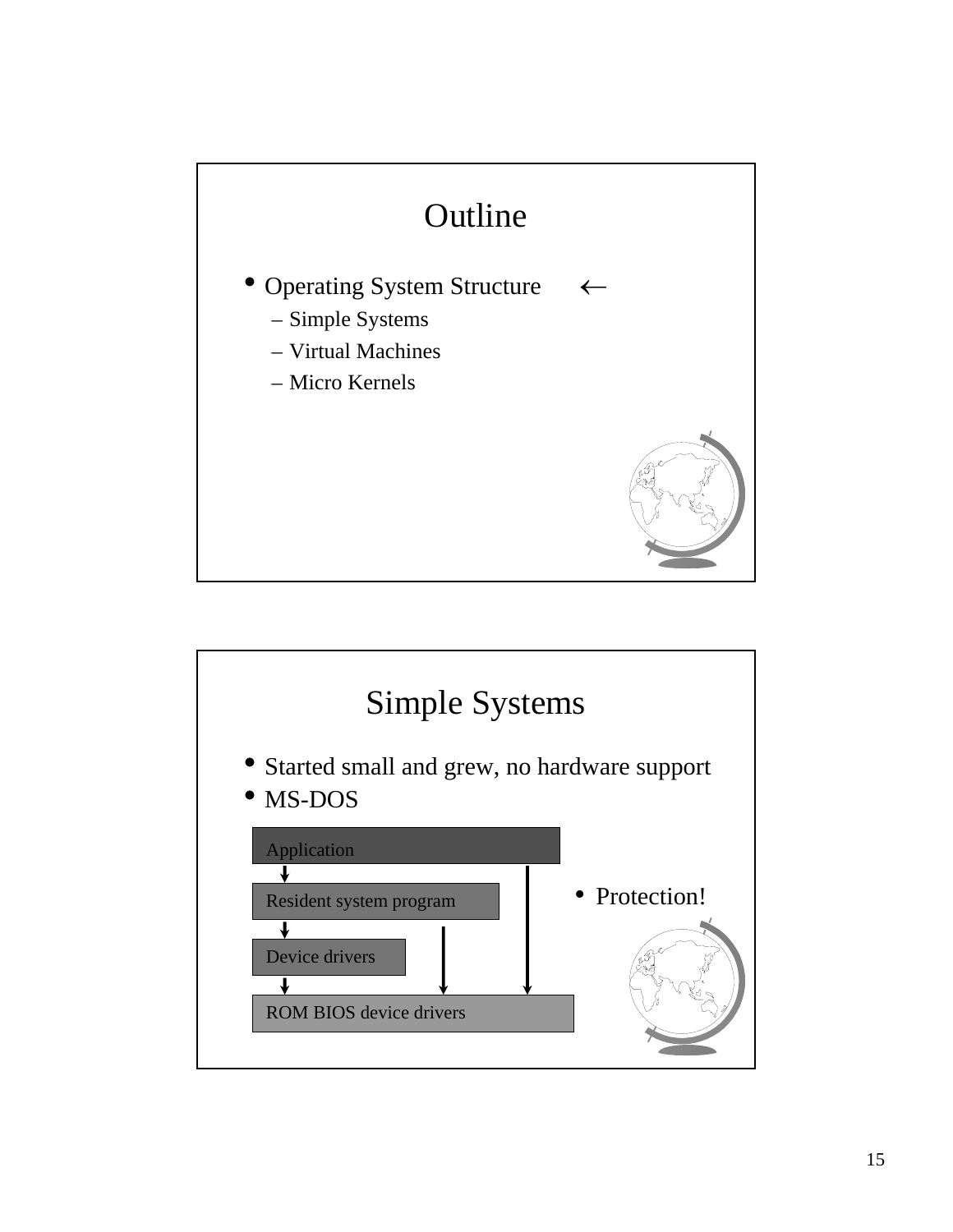

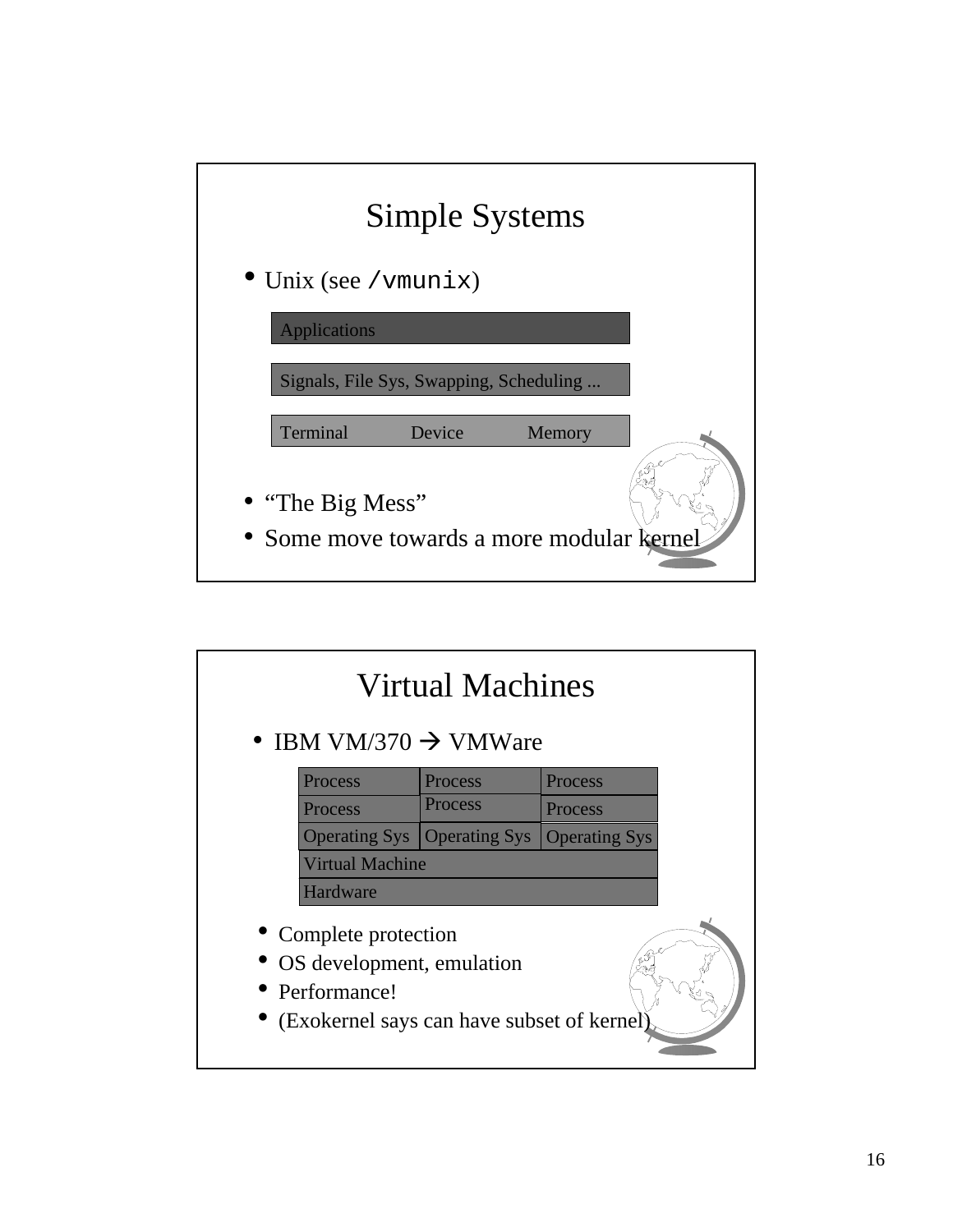